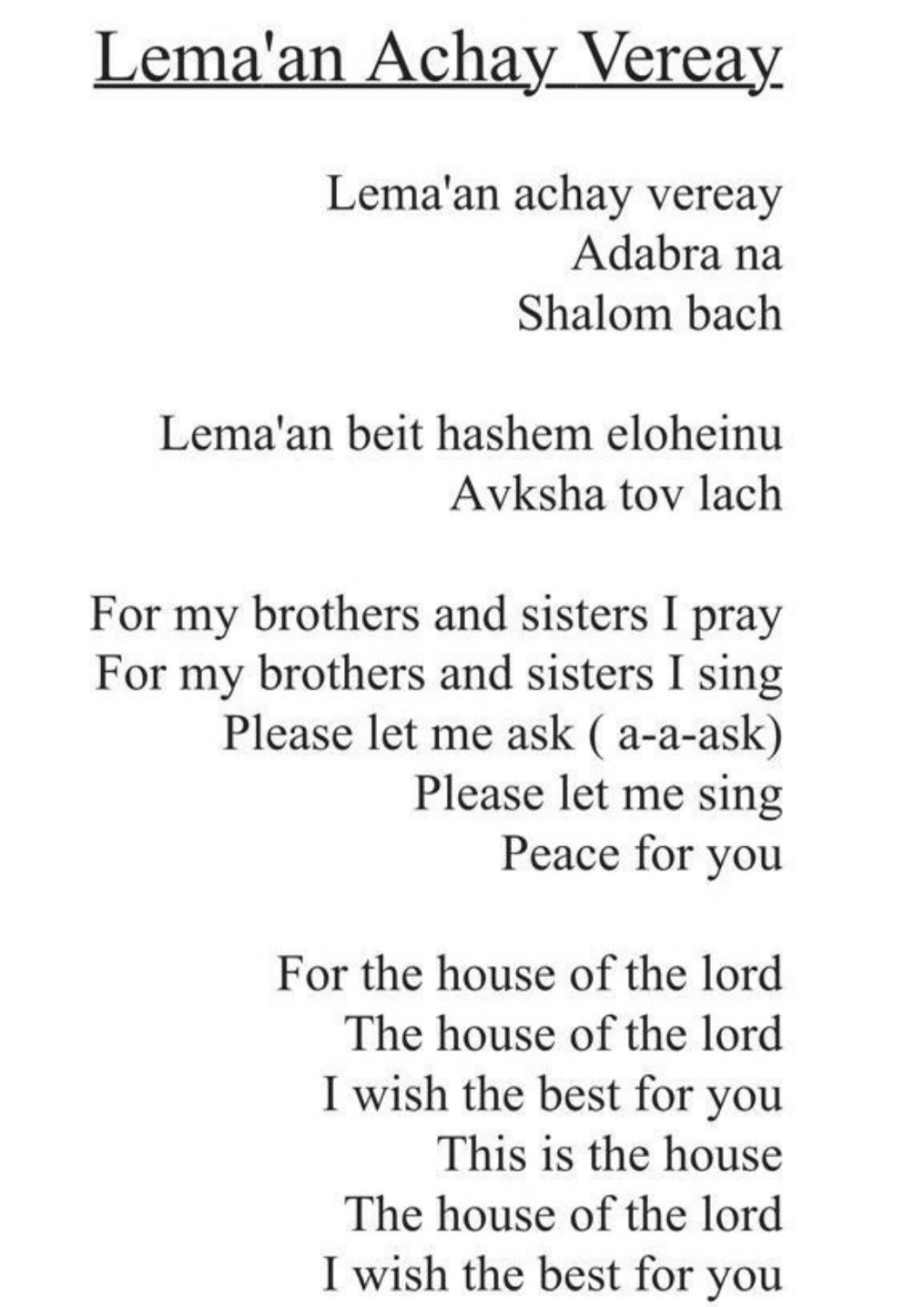## Lema'an Achay Vereay

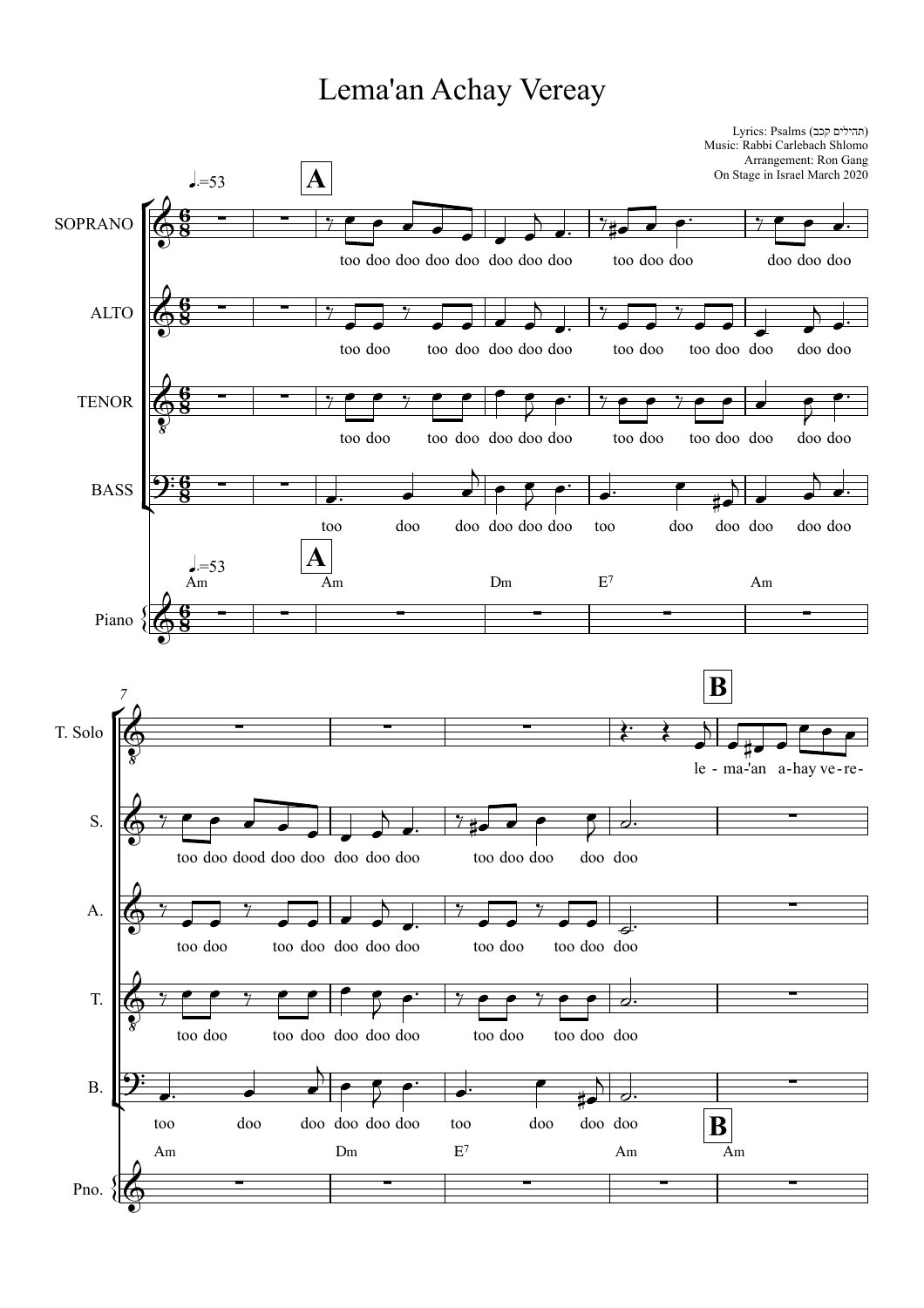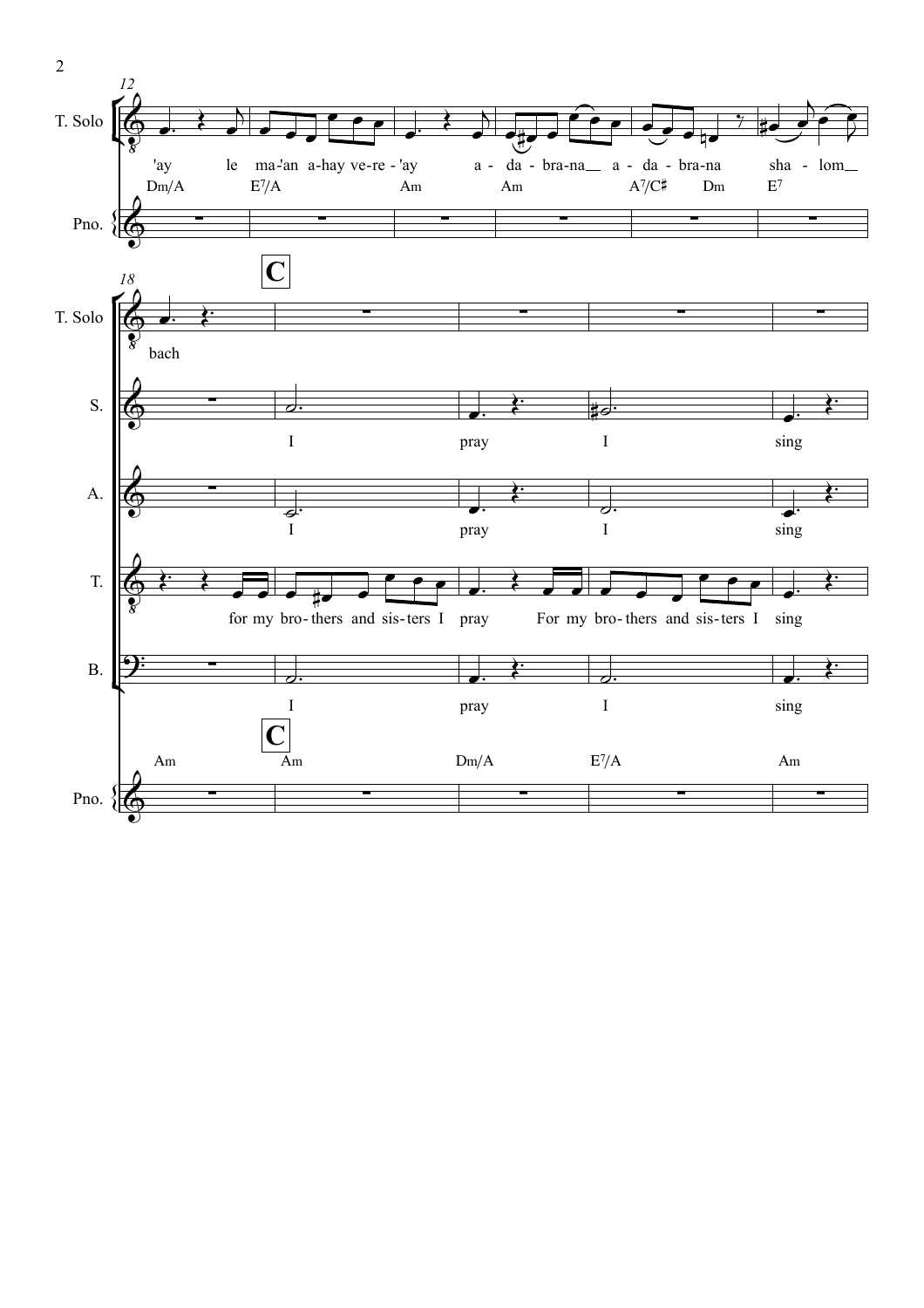

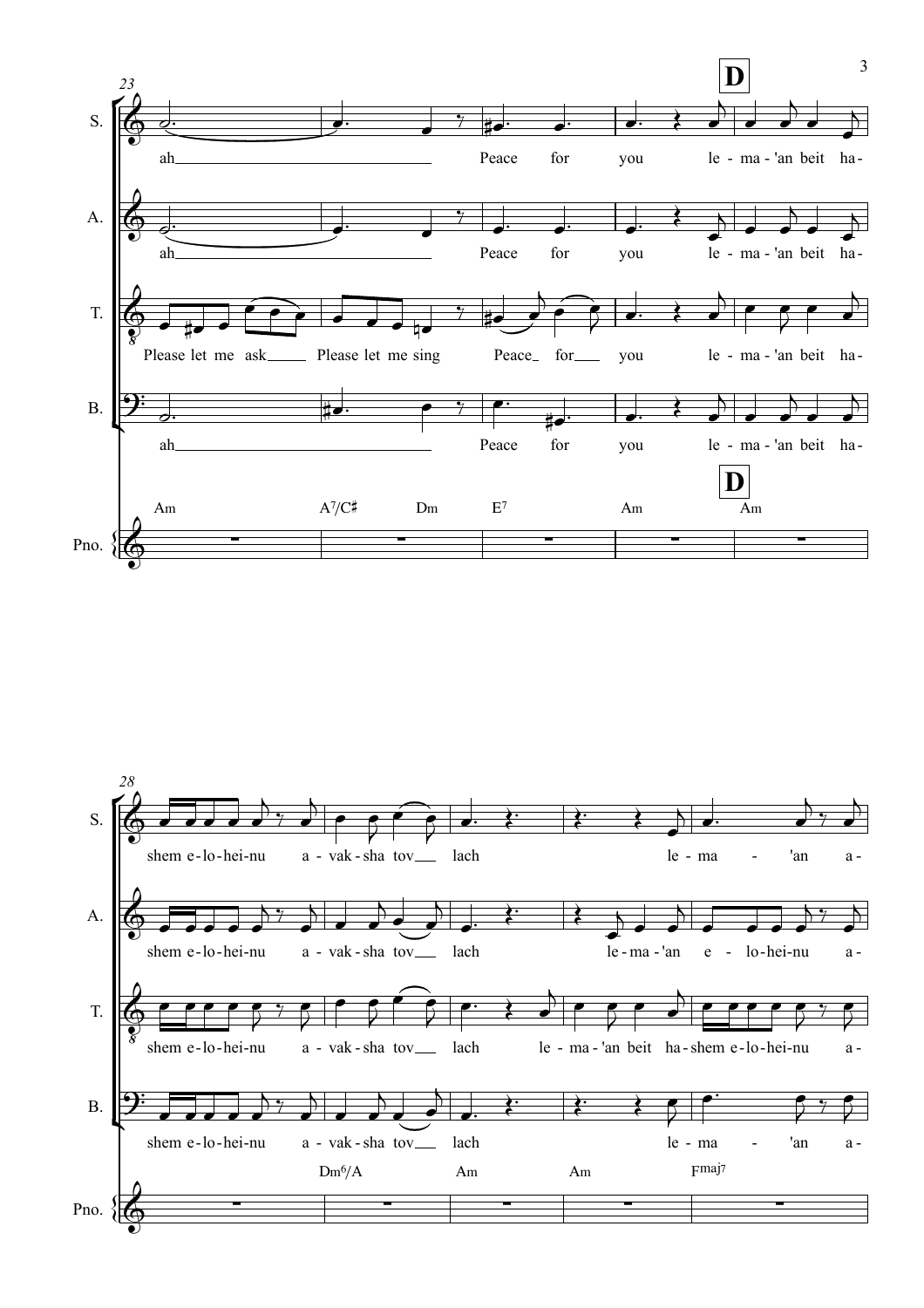

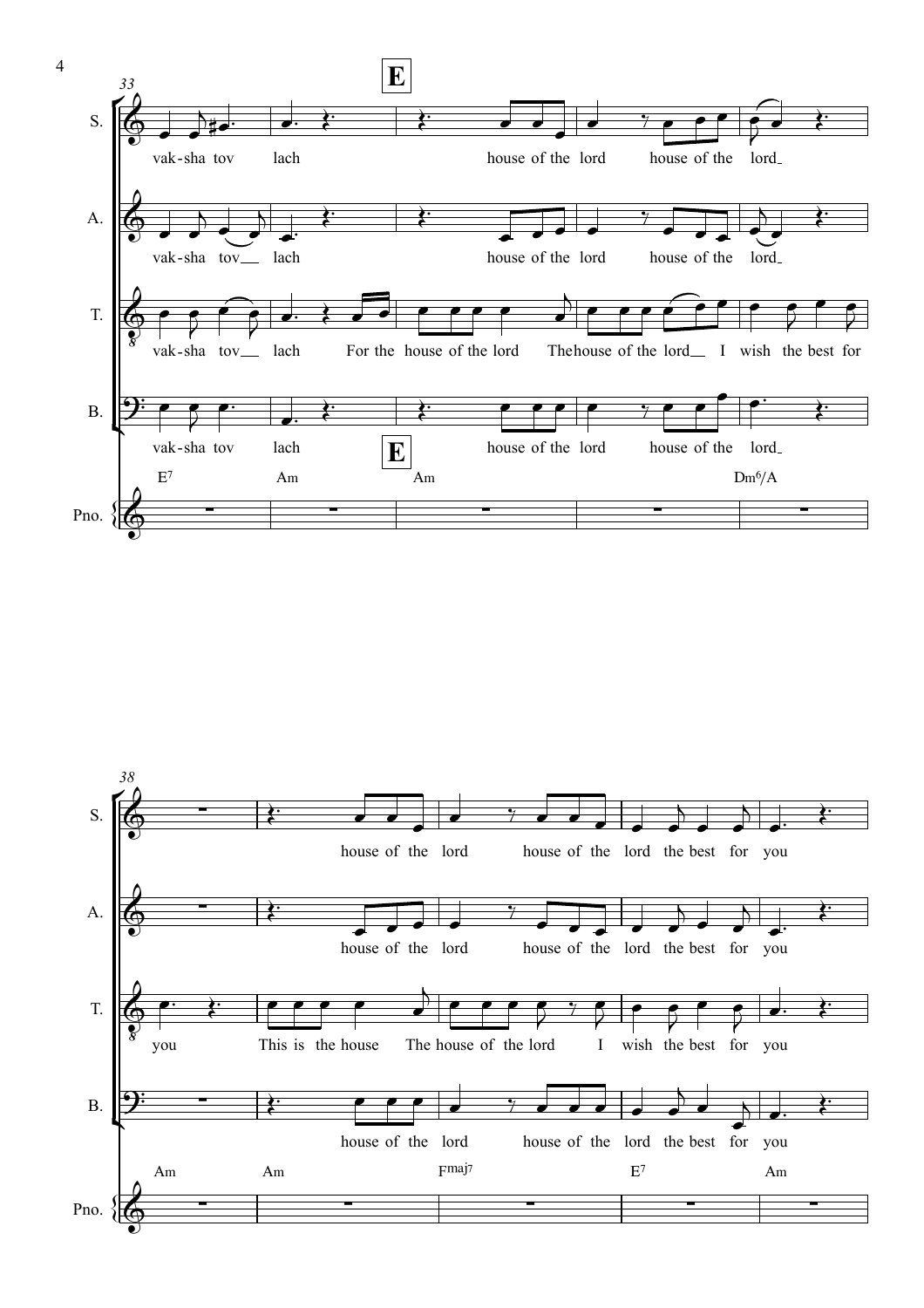

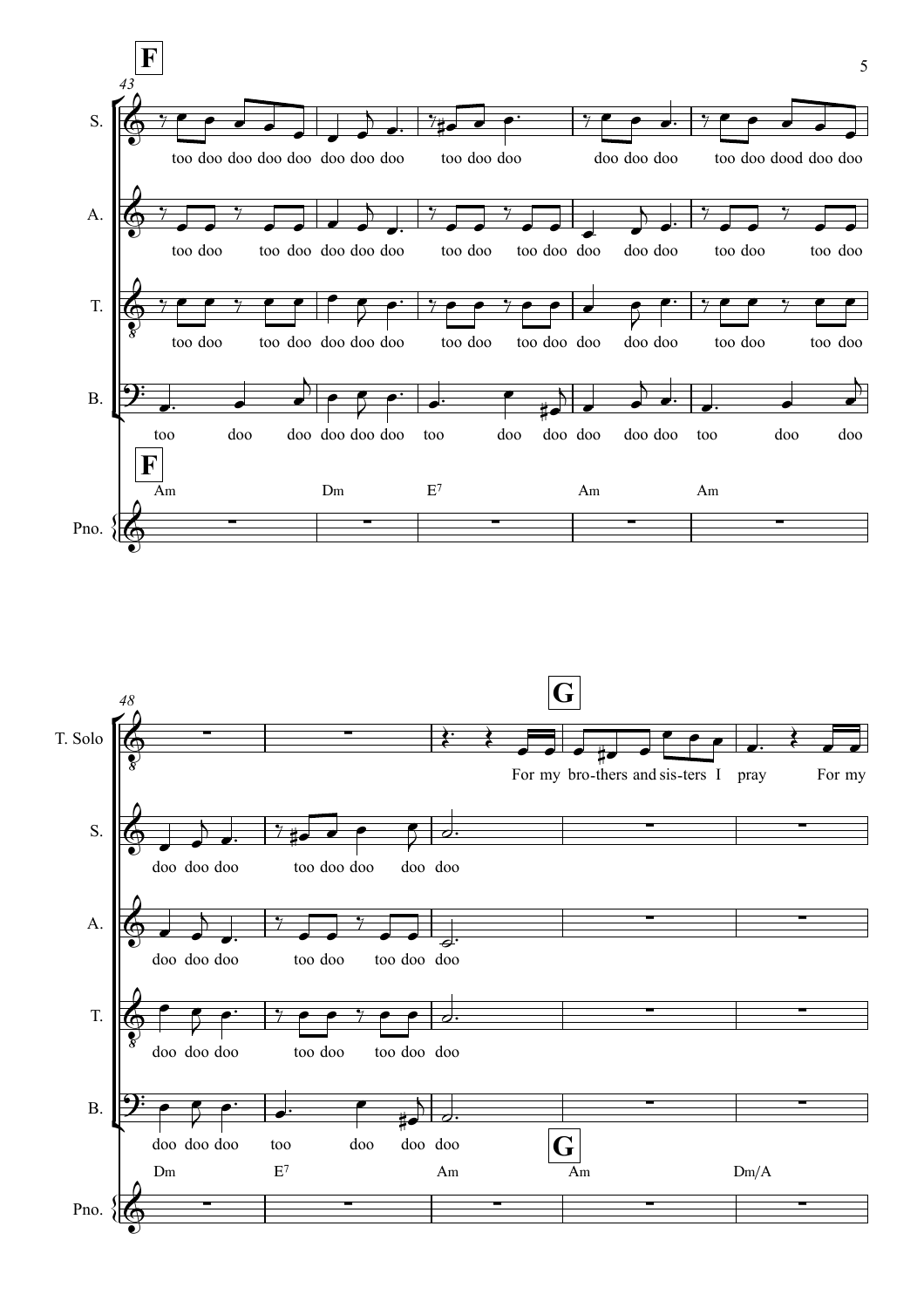

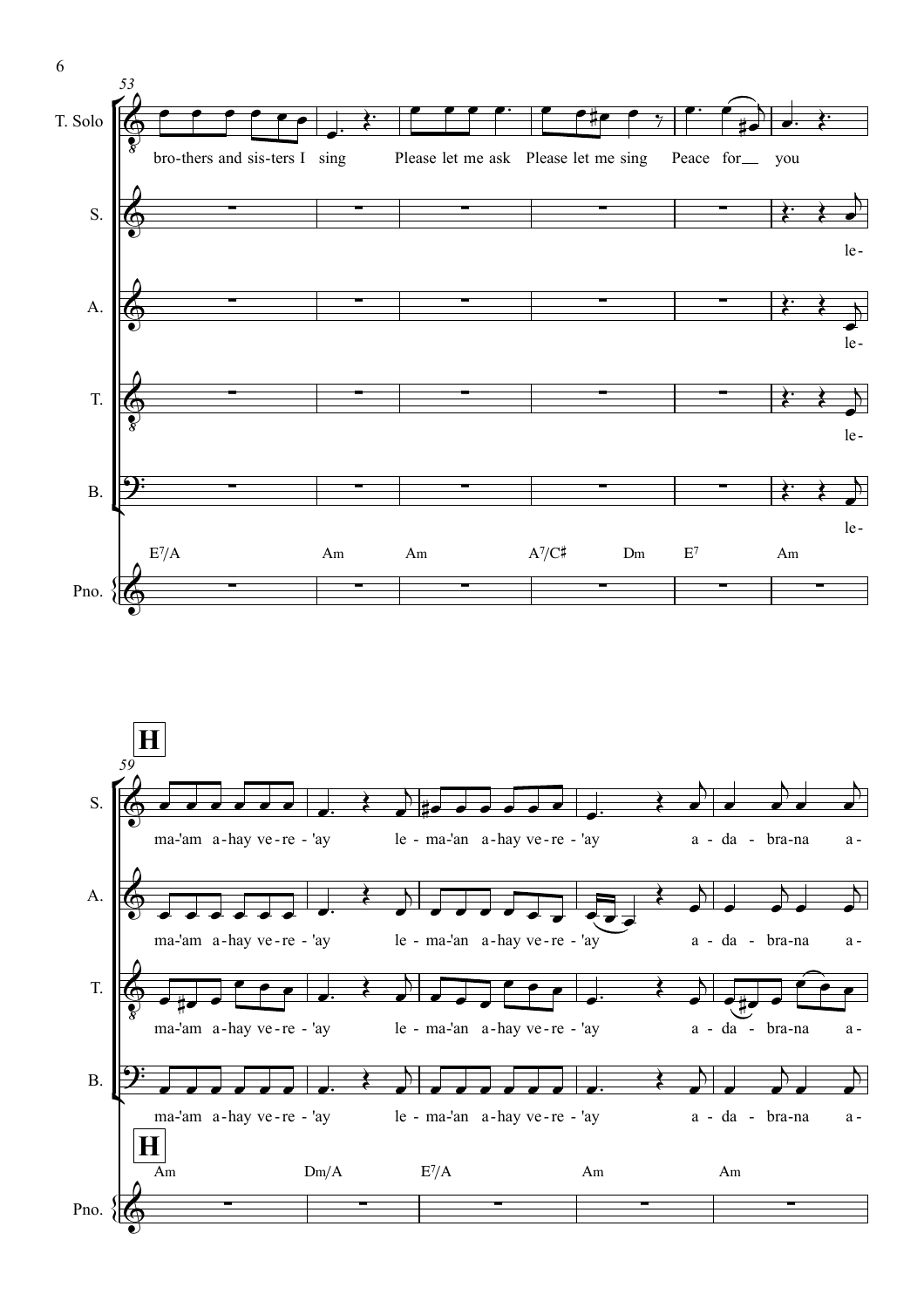

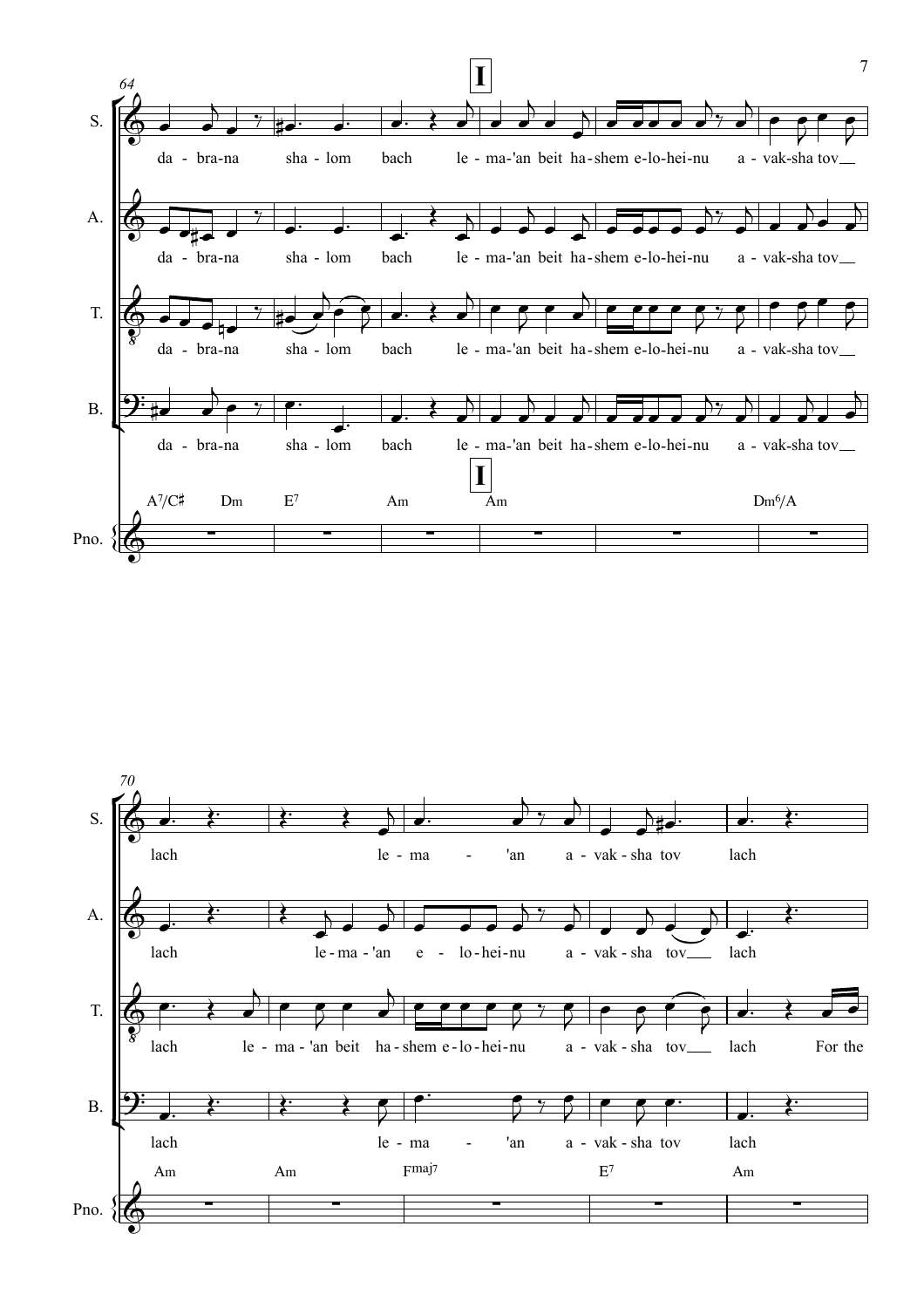